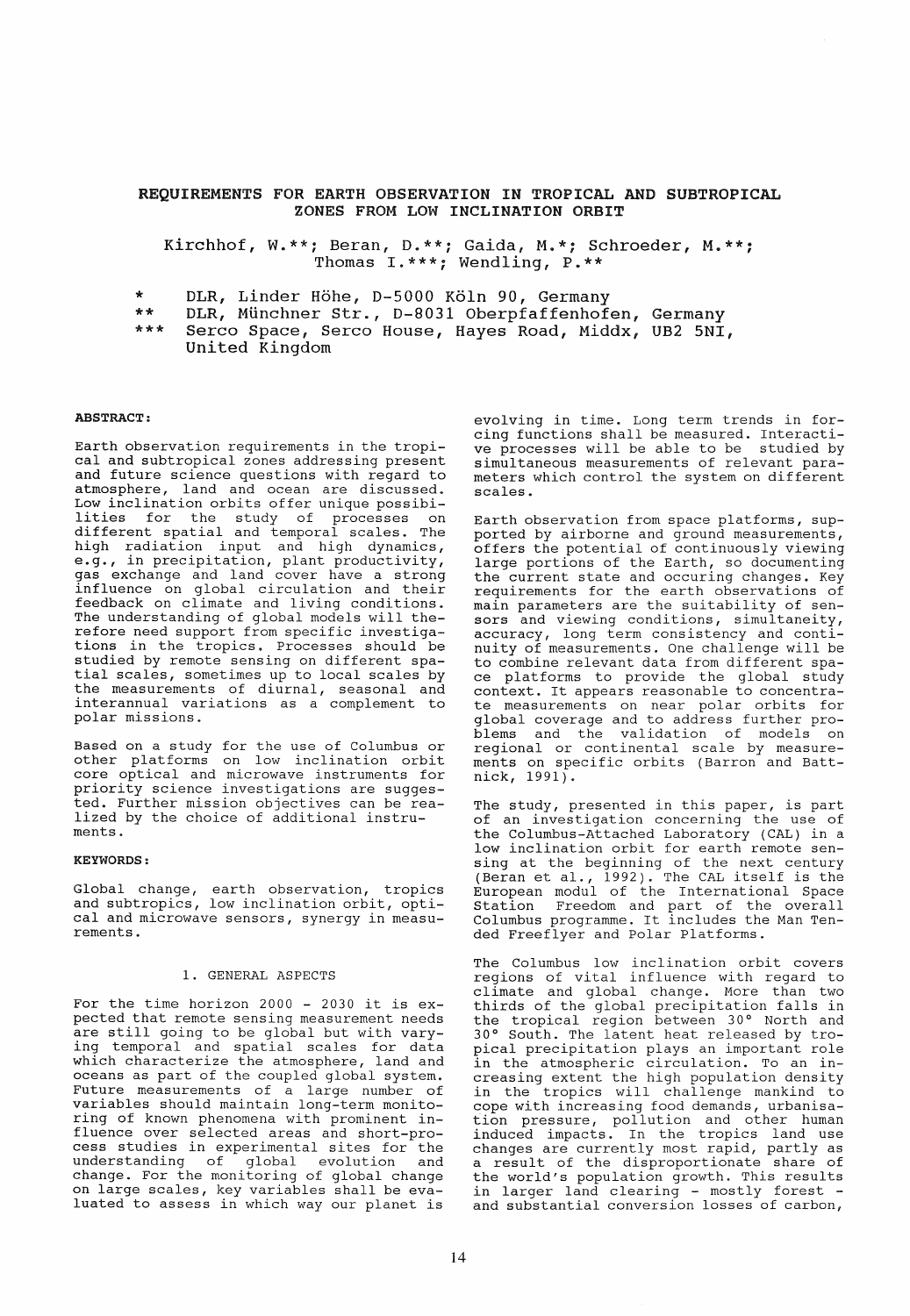nitrogen, sulphur, and phosphorus from cleared sites. Massive amounts of material, resulting in losses of elements in solution by erosion and by gaseous emissions, are in<br>motion over comparatively short periods of motion over comparatively time.

In the subtropics, which are partly covered, semi-arid areas or areas between woody and grassland vegetation are widespread. Human activity and climatic changes have strong effects on vegetation distribution, land use, and soil with further climatological and biogeochemical consequences.

within the selected "Columbus" low inclination orbit repeat cycle of appr. 45 days, the selected orbit allows nadir measurements of time dependent phenomena as a function of daytime and varying illumination and viewing geometry in the tropic and subtropic belt between 28.5° N and 28.5° S with high repetition. Variations for a complete day and night diurnal interval can be measured. For periods with smaller seasonal changes a representative day cycle can be recorded. These are the main advantages in comparison to polar orbiting platforms having usually fixed equatorial crossing times.

The orbit is well suited for time dependent investigations of photochemical processes, of the radiation budget, of air and surface temperature, of wind fields, of humidity and precipitation, of cloud cover, and of dynamic land and sea surface features like tides, sea wave spectra, currents, and catastrophic impacts (fire, storms, flooding). In addition, the state of vegetation or land cover (type, extension, height, feature, density, biomass, vitality, permanence, direction of change), the coastal and ocean biogeochemical processes, droughts, and flooding, which all evolve on a longer time scale, can be investigated.

# 2. MISSION OBJECTIVES

Several questions in Earth science have emerged over the last decade which require multidisciplinary approaches. Examples are the increase of atmospheric carbon dioxide, the depletion of the ozone layer, EI Nino related modifications, and acid precipitation. The key to progress on these and other issues will address those questions which concern the integrated function of the Earth as a system. The fundamental processes,<br>which govern and integrate this system, are the hydrological cycle, the biochemical cycles, and climate processes. Each of these processes include physical, chemical, and biological phenomena. Research on the integrating themes will be built upon the prograssing shemes with he built upon the proplines. A number of parameters of the natural system must be measured including the composition and dynamics of the atmosphere, the dynamics and biological activity of the ocean, and the distribution of biological and geological features and characteristics over the land surface. Since many of the<br>important changes have time scales of seasons to years, persistent observations are needed which provide data records beyond a decade or more (IGBP, 1990).

# 2.1 Atmosphere

From our present knowledge of the Earth system, it is obvious that the atmosphere plays a key role in the interaction between the various components. It is primarily in the atmosphere that solar heating is conver- ted to kinetic energy. It is the atmosphere that carries water from the oceans to the<br>land. The prediction of atmospheric behaviland. The prediction of atmospheric behavi- our has obvious scientific interest. The predictability of the atmosphere is however limited by its intrinsic nature as a nonlinear dynamic system. Current prediction capabilities are further constrained by the .<br>accuracy and coverage of measurements.

# 2.1.1 Atmospheric chemistry

Concentrations of several atmospheric trace gases are increasing rapidly, mainly due to human activities. Increases of the greenhouse gases and other trace gases affect the physical aspects of the climate system and also change the chemical composition, radiation, and dynamics in the atmosphere and even the biotic system by modulations of the solar UV-B radiation.

The chemical composition of the atmosphere is to a large degree determined by the uptake and release of a great variety of trace gases by the biosphere. In turn, the climate<br>and the deposition of chemical compounds are of critical importance for the biosphere. Climate, biospheric conditions, and atmospheric composition form a strong interactive system. The biospheric production of relatively small amounts of greenhouse gases such as  $CO_2$ ,  $CH_4$  and  $N_2O$  plays a key role in atmospheric chemistry.

In the tropical atmosphere anthropogenic disturbances of the chemistry are especially important, as the removal of many trace ga- ses is determined by high concentrations of ses is determined by high concentrations of<br>hydroxyl radicals caused by the strong penetration of solar UV radiation through the relatively thin stratospheric ozone shield. Large natural emission of biogenic trace gases occurs from tropical forests and savannas. These trace gases can be rapidly transported to the free troposphere by convective processes and subsequently carried to other regions of the atmosphere, thus influencing global chemistry outside the tropics as well.

Especially in the tropics the rapid rate of land-use changes due to human population growth is contributing to the perturbation of interaction between biosphere and atmosphere. For example, the emission of carbon monoxid, hydrocarbons and nitrogen oxides from biomass burning results in the photo-<br>chemical production of large amounts of ozone. Increased rice production contributes significantly to increasing CH<sub>4</sub> concentrations. Increased application of fertilizers and tropical deforestation activities lead to enhanced  $N_2O$  and  $NO_2$  releases. These and other anthropogenic emissions affect the atmosphere over a wide range of spatial sca- les.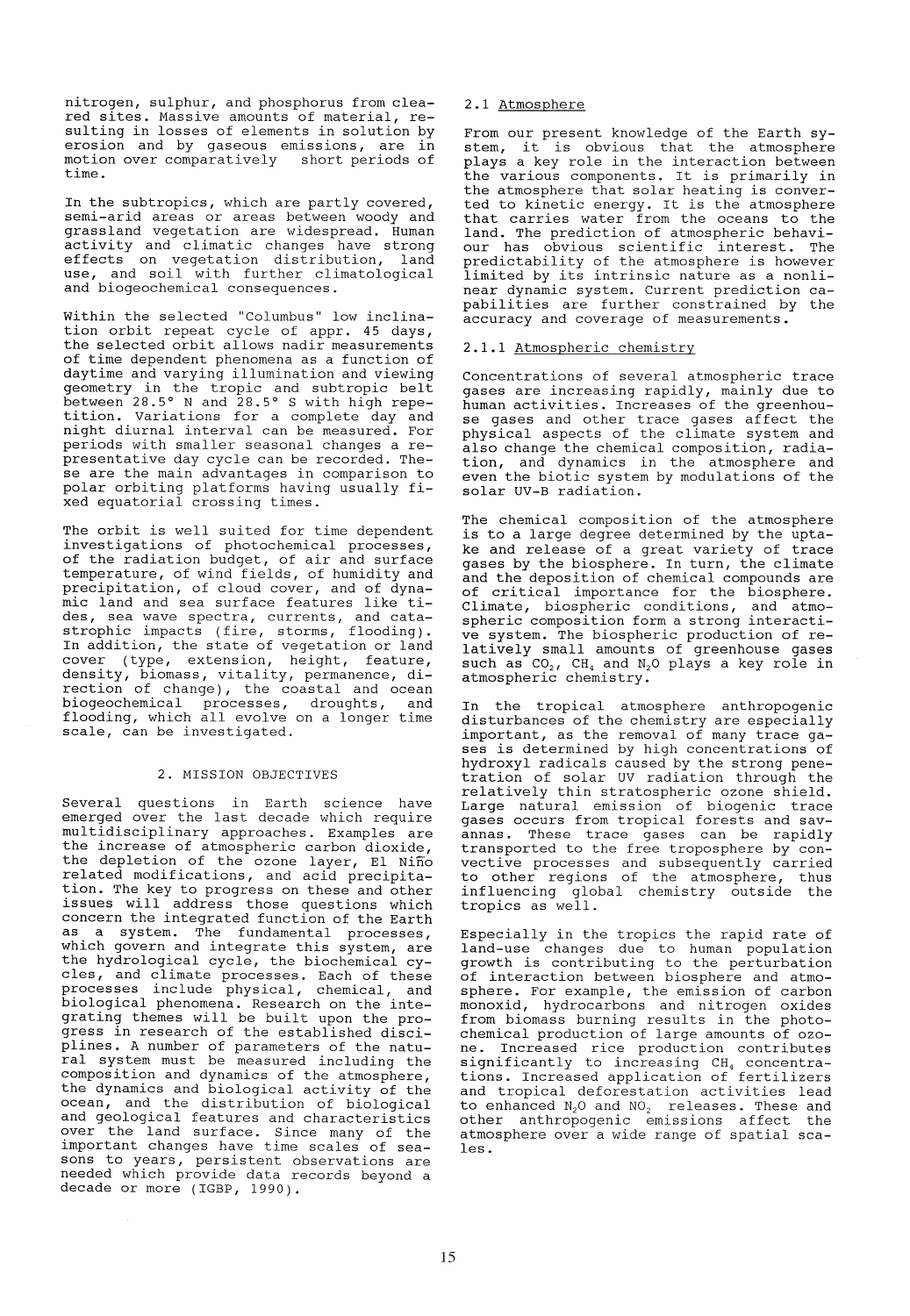# 2.1.2 Atmospheric structure and dynamics

The tropical atmosphere and the underlying ocean are part of the heat engine that drives the atmospheric circulation. Differences of temperature, created by the gradients of energy input, induce large-scale atmospheric and oceanic motions which carry energy, momentum and chemical substances, and by that<br>redistribute energy and trace substances all over the planet (BEST, 1988).

The tropical energy budget plays an important role in determining seasonal, interannual and decadal variations of the global general circulation. There is strong eviden- ce of correlations between anomalies in the global atmospheric circulation on seasonal and interannual time scales and sea surface temperature (SST) anomalies in the tropical oceans. For example, droughts in north-east Brazil are found to be correlated with SST anomalies in the tropical Atlantic ocean and variations in the intensities of Indian monsoon rainfall, heavy rains in Peru, and droughts in China and India with anomalies in the tropical Indian and Pacific oceans. On the other hand, the occurrence of unusually warm and cold surface waters in the tropical oceans is linked to changes in the surface wind regime thus indicating the complex interaction of the coupled system of ocean, land and atmosphere. Especially the Pacific ocean shows such behaviour leading to the southern oscillation and the related EI Niffo phenomena.

In order to improve our current understanding and modelling of the climate system and its variability, a better knowledge of tropical atmospheric processes is needed. Many open questions are closely related to the tropical energy budget and especially to the water budget since most of the energy is delivered to the atmosphere in the form of latent heat through cloud condensation and ratent heat emrough eroud condensation and<br>rainfall. The latent heat is set free mainly by convective activity which itself is lined to the large scale tropical dynamics. Multiannual oscillations like EI Nino are also forced by cloud convection. Over the ocean, precipitation influences surface salinity and affects ocean mixing processes as weIl as deep oceanic convection. Over land on the other hand, precipitation influences ecological systems and habitability.

## 2.1.3 Greenhouse effect and cloud/radiation feedback

Recent observations, made during the 1987 EI Nino indicate that in areas with high sea surface temperature large areas of highly reflective cirrus clouds are produced by deep convection that shield the ocean from solar radiation. Thus, cirrus clouds could act as negative feedback during a possible surface heating due to the greenhouse effect of which the first signal is expected to emerge from natural variability by the end emerge from natural variability by the end<br>of the century. Up to now it is not clear If the constant of the field in the second to a climate change, nor do we understand the feedback effects in detail. Therefore, more observations of the relevant components of the tropical energy budget are needed in end displacit energy budget are needed in

surface temperatures and radiative fluxes. The tropical Pacific shows such behaviour. Especially during El Nino events, which occur once every 2-6 years, the equatorial Pacific warms by as much as 2-4 K, and the warming is accompanied by marked variations in the radiation fluxes at the top of the atmosphere.

# 2.2 Land

The characteristics of the land surface play a fundamental role in the interaction bet- ween the biotic system and the climate. They are closely linked to climate, as the balance of thermal and radiative energy at the surface has a major influence on the atmospheric circulation and the distribution of surface energy. This balance is influenced but account of the surface of the surface, which determines the transport of heat and humidity into the atmosphere by turbulence and convection, the evaporation of water from vegetation, and heat conduction into the soil.

The nature of vegetation cover, which determines evaporation, surface albedo and surface roughness, affects the transfer of energy at the earth's surface. They are key parameters in climate models. Major changes in vegetation cover will affect the hydrological cycle and thus the water transport to the atmosphere. It will thus have a feedback on the entire climate system.

## 2.2.1 The hydrological cycle

One of the most important links for understanding the present nature of the biosphere is the hydrological cycle. It is modulated by the biological characteristics of the Earth surface. Precipitation over land feeds back again by means of latent heat release, soil moisture, evaporation, water vapour transport, and water run-off to the atmosphere. The conversion of energy in the tropical belt is considered to be a major term in the global energy budget. Roughly two In the grobal energy badgee. Reaging two thirds of the global precipitation fall in the tropical region. The latent heat released by condensation of water vapour in tropical rainfalls is a main source of energy for the global circulation, such shaping also weather and climate in the middle and high latitudes. Variations in tropical rainfall pattern affect life and living conditions worldwide. Economic progress and prosperity largely depend on rainfall and therefore on the variability of precipitation processes (Simpson et al., 1988).

## 2.2.2 The tropical forest

The knowledge of vegetation and vegetation change is important. Tropical forests and atmosphere behave in some aspects like a regional water and energy regulating system. Most of the water received as rainfall is returned to the atmosphere by the large standing biomasss such promoting heat release which generates further air motion. In<br>tropical and subtropical regions land use tropical and subtropical regions land use change is rapidly increasing for socioeconomic reasons. For food supply, clearing and land transformation of large areas cause enormous losses of biomass and soil, a rapid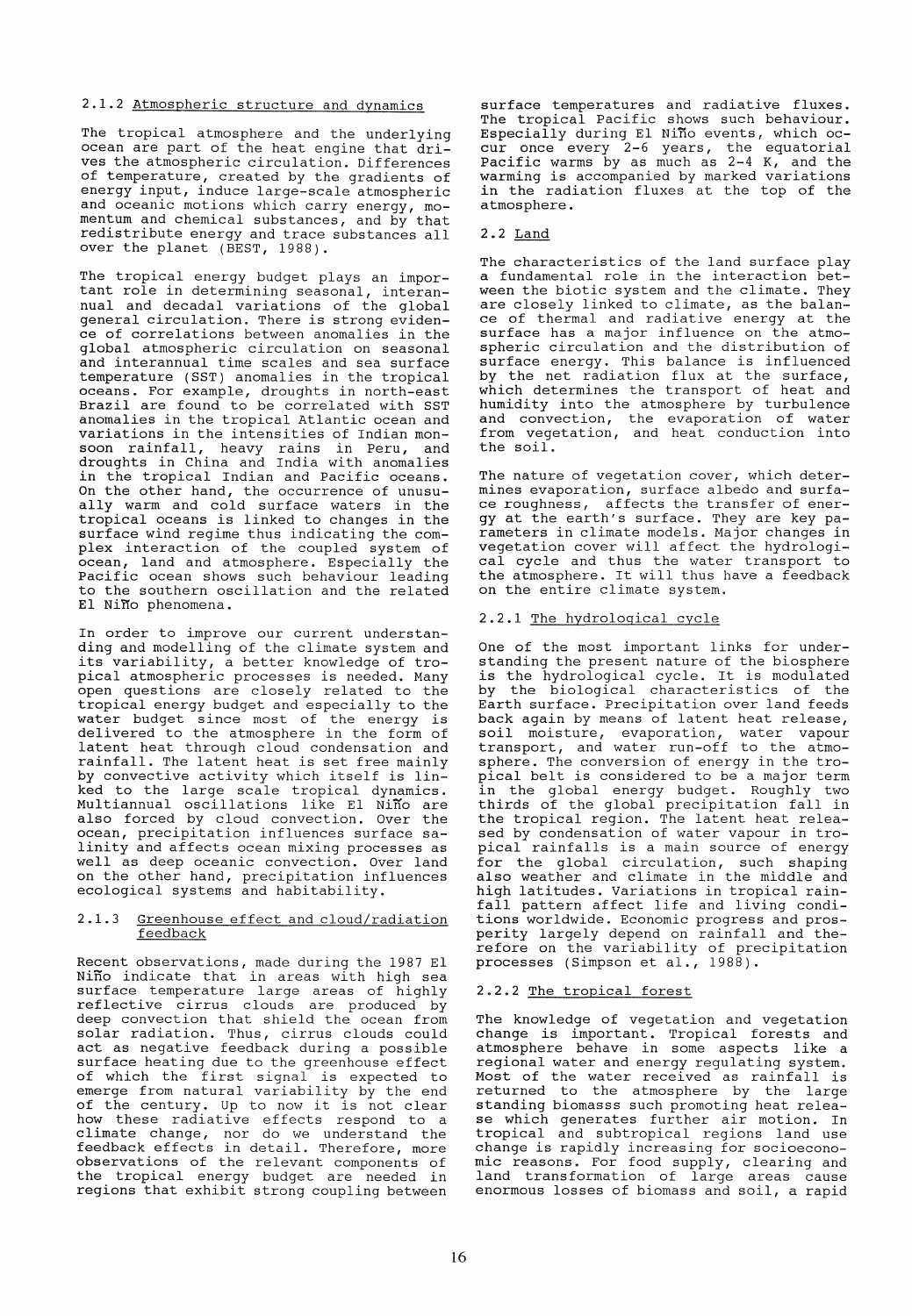change in element pool, heavy sediment transport, and pollution on land and in coastal zones with important ecological impacts. Presently, its consequences are clearly visible and measurable as far as surface parameters are concerned. For the future, consequences are not yet predictable, but they may evolve dramatically on a short time basis.

# 2.2.3 Desertification

The principal human impacts that produce desertification, are the cutting of forests, unwise ploughing and farming practise including agrochemicals, overgrazing, in addition pests and diseases. For semi-arid areas or transition zones between woodland and grassland or grassland and desert, changes in the atmospheric chemistry, land use, and weather will result in change of biogeochemical dynamics. They will feed back again and produce climatological and biogeochemical consequences for vegetation, soil, erosion, and water quality. Prairies are turned into desert such changing albedo, vegetation, biomass, soil, soil moisture, evaporation, water quality, and water run-off. Increase in fire frequency may favour grasses, intensified grazing may increase the patchy distribution of certain soil and soil erosion, and set in motion a positive feedback toward shrub invasion. Land cleared in dry-forest areas is often converted to self-maintaining grassland, with potential climatological and biogeochemical consequences.

## 2.3 Ocean

Athough they are also closely interlinked, the various mission objectives with regard to remote sensing of the ocean have been grouped according to three main topics.

# 2.3.1 Energy exchange

The climate on Earth is influenced in many ways by the heat exchange at the ocean atmosphere boundary layer, the ocean's heat capacity, and by ocean circulation. However, in spite of this importance, the general understanding of these processes and of the properties of the oceans, is much less ad-<br>vanced in comparison to that of the vanced in comparison to that atmosphere.

with the exception of the visible light, the ocean is almost opaque to electromagnetic radiation, i.e., the direct radiative transfer of solar radiation into the deeper layers of the water body can take place only in the wavelength region between 400 nm to 700 nm. Heating and cooling at the surface layer occurs essentially through net radiant heating or cooling and through convection. In addition, heat exchange, ocean circulation, and all other dynamic processes are strongly affected by winds. Over large parts of the oceans the currents are driven by surface wind stress and form the well-known patterns of ocean gyres with their meandering western boundary currents and the near-zonal Antarctic circumpolar currents.

On the other hand, the ocean influences atmospheric circulation through the transfer of heat and moisture to the lower layers of the atmosphere. Any change of the water temperature will strongly affect this exchange. Because ocean flow and ocean diffusion transport heat from one place to another, the thermal energy, which the ocean absorbs in one place, may be given back to the atmo-In the prace,  $\lim_{n \to \infty} \frac{1}{n}$  is given same of the arms different time. The qlobal transport of heat from tropical regions towards the poles contributes to the temperature balance between low and high lati tudes. At high lati tudes the cooling leads to the formation of cold deep and bottom water that moves back towards the equator. This in turn has a strong effect on the global temperature.

Furthermore, the extent of climate changes is affected to a large extent by the processes within the oceans which take place in different time scales. For many dynamic investigations, knowledge of the displacement of certain water masses from one day to anof certain water masses from one day to an water and its heat capacity is involved in exchange processes within time scales of weeks or months.

The heat capacity of the entire ocean and large-scale transport processes also play an important role in climate changes which take place at time scales in the order of tens of years and more. The heat capacity coupled with the exchange of heat and moisture with the atmosphere causes a smoothing of regional temperature extremes between the summer and the winter hemispheres. The heat capacity is most probably the reason for a delay of the global warming on behalf of the anthropogenic greenhouse effect which has been predicted by means of climate modelling.

# 2.3.2 Ocean dynamics

Dynamic processes such as tides, circulations, currents, upwellings, different types of waves are closely coupled to the energy exchange and to horizontal and vertical transport processes. Depending on the size of the phenomena, the temporal scales for observations may be quite different ranging from hours to months and up to years. Vertical mixing is important with regard to the heat removal from the atmosphere into the deeper layers of the oceans. Because of this effect the water temperature above the thermocline is lowest in areas of strong vertical mixing. On the other hand, prevailing off-shore winds in the shelf zones stimulate upwelling processes by moving cold bottom water to the surface with resulting changes in the atmospheric heat transfer. Ocean eddies are of similar importance with regard ares are or similar importance with regard<br>to their energy, but also with regard to the different water masses and the respective marine life systems involved.

Remote sensing plays a major role in studying the causes of the permanent and variable circulations, in particular the heat transfer, tidal forcing and the coupling between wind fields and the sea surface. Because of the differences in temperature and water colour, optical methods in the thermal infrared and in the visible are important. On the other hand, relevant changes in sea surface topography, which are superimposed on the geoid, can be measured quantitatively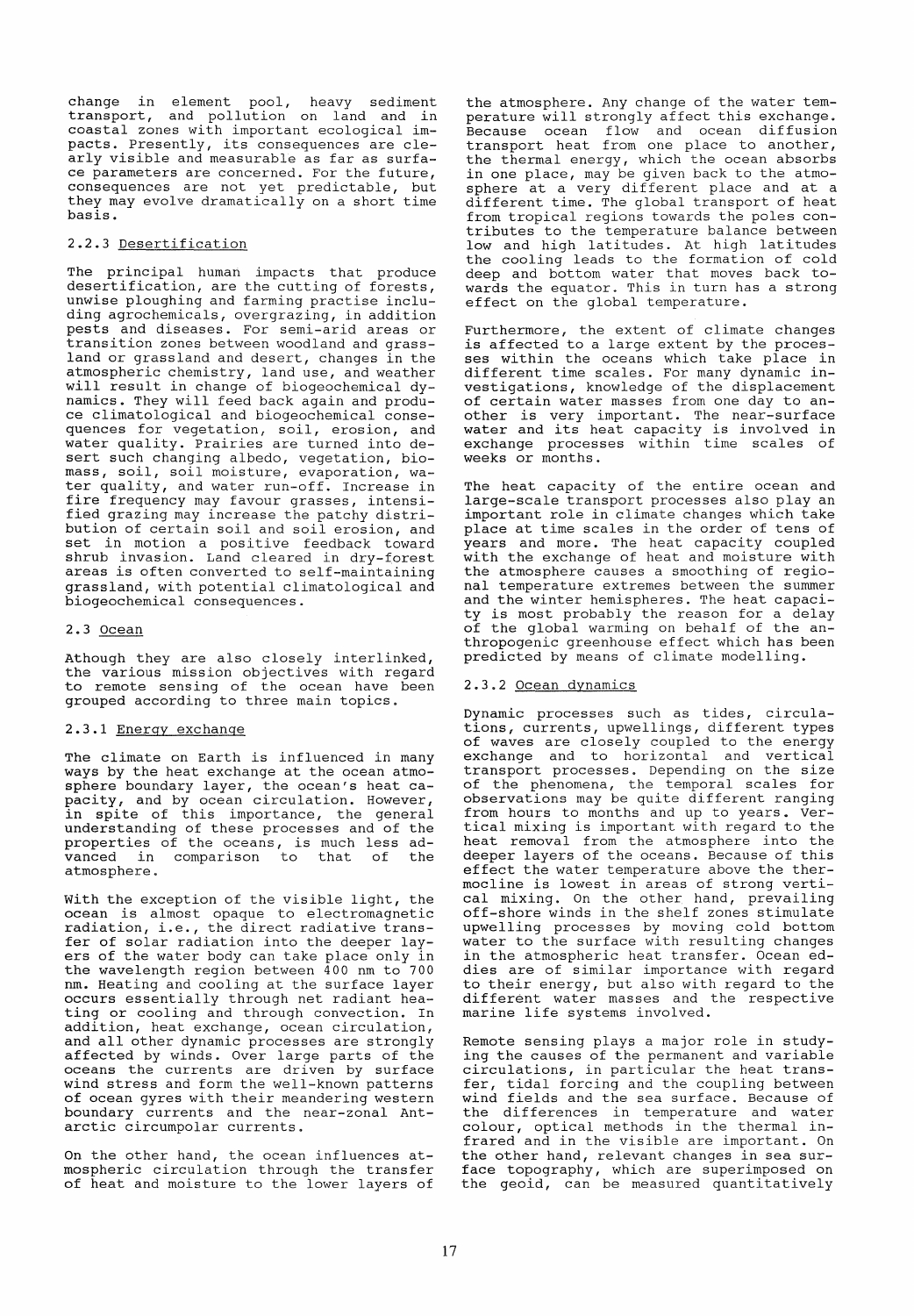only through accurate altimetry. Also surface roughness (all kinds of waves) is conveniently monitored by suitable microwave sensors. Surface roughness also affects the sors. Surface roughness also affects the<br>exchange of heat, gases (CO<sub>2</sub>, O<sub>2</sub>, N<sub>2</sub> and ot-<br>hers), water and aerosols.

# 2.3.3 Marine biology and ecology

Marine phytoplankton is the first link in the marine food chain. Thus, all organisms in the sea depend directly or indirectly on the primary production of phytoplankton. The growth of phytoplankton depends on various parameters such as the abundance of nutrients, the amount of light and the stabi-Litents, the amount of fight and the stabi-<br>lity of the upper water column. Under given circumstances a massive growth of algae may occur which again gives raise to the subsequent growth of zoo plankton, fish and other species. The existence of most species depends on a critical balance of certain biochemical and physical parameters. These parameters and subsequently the balance of the marine food chain can be easily disturbed either by natural events or by anthropogenic influences. In coastal zones the entire ecosystem also strongly depends on the distribution and concentration of suspended matter. Organic particles are taken up as food. Without suspended matter, life in the sea would not be possible. Management of the resources in the sea has become of vital importance. Monitoring by the aid of remote sensing will play an increasingly important role in the future.

Marine organisms and their skeletons in the form of dissolved and particulate organic carbon and calcium carbonate, constitute the major reservoirs of carbon in the biosphere. The amount of carbon in sediments alone is very much higher than that presently circulating in the atmosphere, terrestrial biosphere and the ocean together. Plankton plays an important role in the global exchange of matter between the marine biosphere, the terrestrial biosphere and the atmosphere. By photosynthesis marine plankton fixes about 65 % of the carbon taken up by all plants on earth. As a result, the oceans are a major sink of atmospheric carbon dioxide through the sedimentation of organic detritus. Relatively small changes in the fluxes of carbon either to or from these reservoirs can have substantial implications for the comparatively small atmospheric reservoir. Although the capacity of the ocean to absorb carbon dioxide from the atmosphere is primarily determined by the temperature and salinity of the surface water, plankton in the upper layers enhance the transfer of carbon dioxide through photosynthesis. Estimates based on modelling indicate that about half the carbon dioxide being introduced into the atmosphere via fossil-fuel combustion is absorbed by the ocean.

Future research will concentrate on the characterization of the carbon cycle and associated links with cycles of other elements affecting biological productivity and climate, on an assessment of anthropogenic effects especially on coastal and estuarine biological system, and on a characterization of linkages between biogeochemical cycles and the physical climate system.

#### 3. PAYLOAD

within the scope of this study a core scientific payload, the so-called model payload, was identified. It covers the important spectrum from optical to microwave bands. Long-term measurement which will be performed by the model payload instruments will be supplemented by measurements on short-term missions with additional sensors, following the science plan and new evolving science needs. Concrete and detailed measurement quantities for the payload instruments would expand our view over its given limit. Therefore they are not presented here. They can be found in the references Barren and Bat-trick, 1991, Beran et al., 1992, and NASA, 1986.

# 3.1 Selection criteria

The following criteria were applied for the model payload selection.

- o Core instrument measurements of atmosphere, land and ocean shall have a high priority in respect to main problem areas in tropical and subtropical zones. These measurements shal1 support long-term observations for the monitoring of status and development of processes and the understanding and prediction of change.
- o Measurement objectives are the generation of information for the development and validation of regional and continental models and the improvement of global models with varying temporal and spatial scales.
- o Tropical and subtropical zones shall be intensively covered in the range of minimum local and temporal coverage by polar missions, in addition to geostationary missions.
- $\mathbf{o}$ Specific measurements of diurnal cycles f seasonal and interanual varlations in support of temperature, precipitation, heat flux, atmospheric chemistry, atmospheric circulation and biochemical measurements and calculation shall be emphasized.
- $\circ$ Passive and active optical and microwave data shall be complementary used, to overcome frequent cloud cover in the humid tropics and to obtain synergy in measurements of different sensors and supporting systems.
- Compatibility with instruments on po-lar/equatorial orbiting platforms at the time horizon 2000 - 2030, mainly with respect to data and calibration, must be secured. Provision shall be made for basic sets of weIl calibrated data (NASA, 1990).

# 3.2 Model payload and additional instruments

For priority measurements with the same payload for atmosphere, land, and ocean a model payload is been identified which includes instruments with measuring capabilities from the visible to the microwave band of the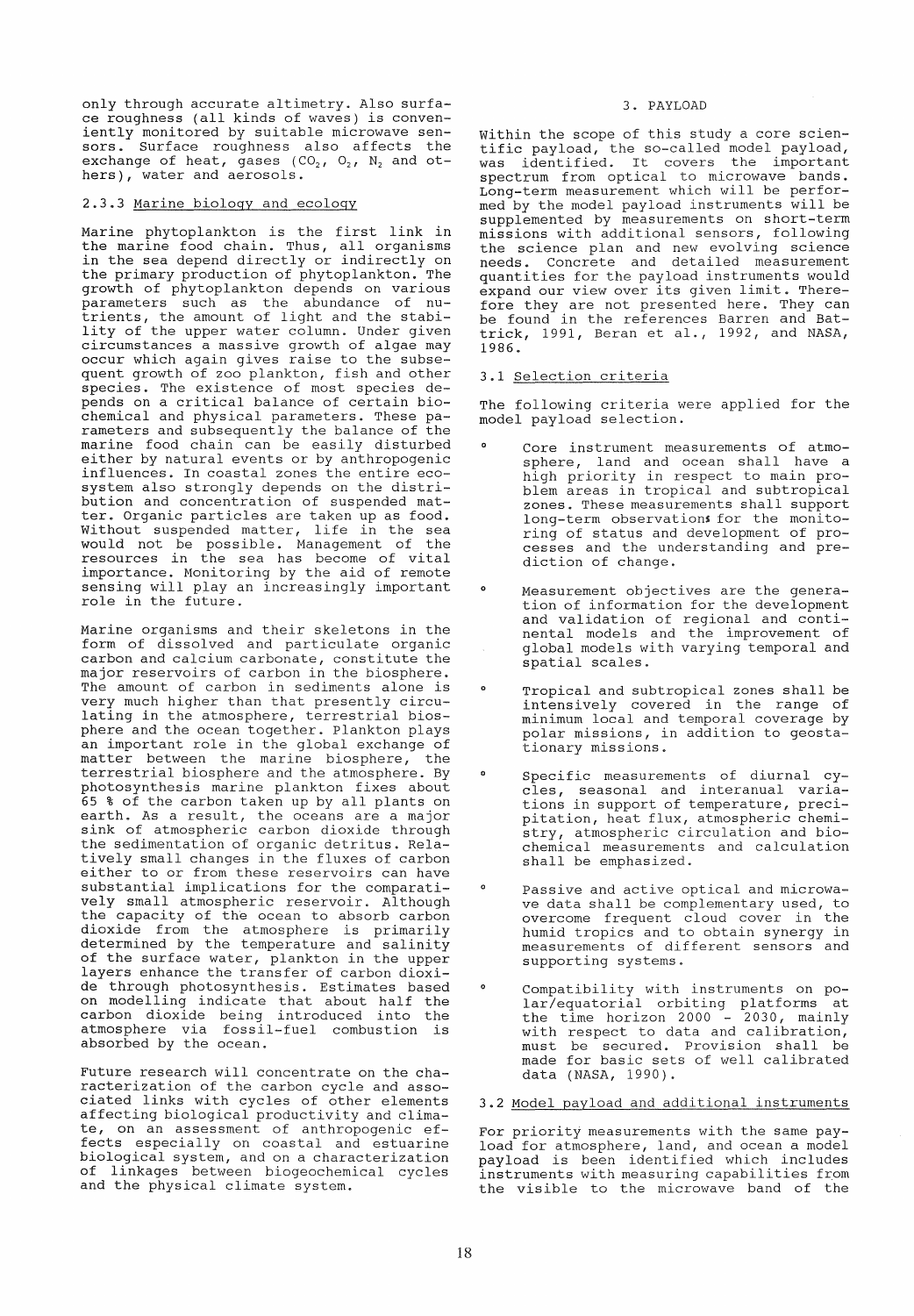spectrum. It is assumed that the instruments are of the same type as those on polar orbiting platforms. The model payload instruments are listed in Table 1, the additional strawman instruments in Table 2.

Optical sensors: ISMM........Imaging Spectrometer of Medium Resolution<br>OLNS........Optical Limb/Nadir Sounder<br>RBI.........Radiation Budget Instrument<br>WLID........Vind Lidar Microwave sensors: ALT •••••••.. Altimeter RR ••••••.••• Rain Radar SAR ••••••••• Synthetic Aperture Radar Table 1: List of model payload sensors. The ISMM inclu-des spectral bands in the thermal IR region.

optical sensors:

ALID.........Absorption Lidar<br>ISMH.........Imaging Spectrometer of High Resolution<br>LRR..........Low Resolution Radiometer TIR...........Thermal Infrared Radiometer Microwave sensors:

MLS •.•••••.•. Microwave Limb Sounder MRAD..........Microwave Himp Soundary<br>MRAD.........Microwave Radiometer<br>SCAT.........Scatterometer

Table 2: List of additional strawman instruments

To avoid direct identification with existing instruments, neutral strawman names have been used. However, an identification can be found under the corresponding heritage instruments, see Beran et al., 1992.

#### 4. CONCLUSION

Earth observation from space platforms, supported by airborne and ground measurements, offers the potential of continuously viewing large portions of the Earth thus documenting the current state and occuring changes. Key requirements for earth observations are the suitability of sensors and of viewing condi-<br>tions, simultaneity, accuracy, long-term tions, simultaneity, accuracy, long-term consistency, and continuity of measurements. CONSISCENCY, and CONCINUITY Of Measurements.<br>Especially the tropical belt with its high radiative input, high dynamics of precipitation, plant productivity, and gas exchange has a strong influence on global circula-tion and their feedback on climate and living conditions. Intensive research is of vital importance for the understanding of changes and their consequences worldwide. In addition, in a few decades more than half of the human population will live in the tropical and subtropical regions (Hoeke and Irsyam, 1984).

### 4.1 Advantages of a Low-inclination orbit

One challenge will also be to combine relevant data from different platforms to provide the global study context. It appears reasonable to concentrate measurements on nearpolar orbits for global coverage and to address further problems and the validation of models on regional or continental scales by additional measurements on specific orbits.

Many environmental processes in the tropics occur at spatial and temporal scales that cannot be adequately resolved by measurements from polar orbits. Some of these processes should be studied on regional and even local scales with high spatial resolution and high repetition rates to investigate diurnal cycles, seasonal and interannual variations. It is therefore one of the main advantages of the low-inclination orbit to allow this type of measurements. As a complement to polar orbiting platforms, the low-inclination orbit provides

- ahigh repetition rate (3 days) on a shift orbit (45 days),
- a variety of local solar times (illumination conditions) and viewing geometries for measurement of dynamic features
- improved spatial resolution from the lower altitude orbit and reduced power demands for active sensors.
- 4.2 Main Scientific objectives

The scientific objectives for Earth Observation should concentrate on the following topics:

- Observation of the atmospheric structure in the tropics, measurement of physical properties in the complex interactions of the coupled system oceanland-atmosphere,
- Vegetation, natural and human-forced land cover change, their impact on climate, and biosphere-atmosphere exchange in a coupled system,
- Observation of ocean dynamics and marine biology and measurement of dynamic features and processes in conjunction with primary productivity and the carbon cycle.
- 4.3 Investigation of dynamic processes

Time and illumination dependent basic variables and phenomena for the measurement of the diurnal cycle, seasonal and interannual variations should include:

- Photochemical processes,
- L. Wind and water vapour fields,
- Cloud characteristics and cover, ä,
- L. Surface, air and cloud top temperature,
- Radiation budget, -
- Precipitation profile, rate and distribution,
- Evaporation, soil moisture,
- Photosynthesis, plant vitality and biomass production,
- Vegetation index,
- Dynamic features in coastal regions and the ocean.

For these measurements core instruments were choosen and integrated to a model payload, see Table **1,** which must be supplemented for dedicated missions by extra sensors, as listed in Table 2.